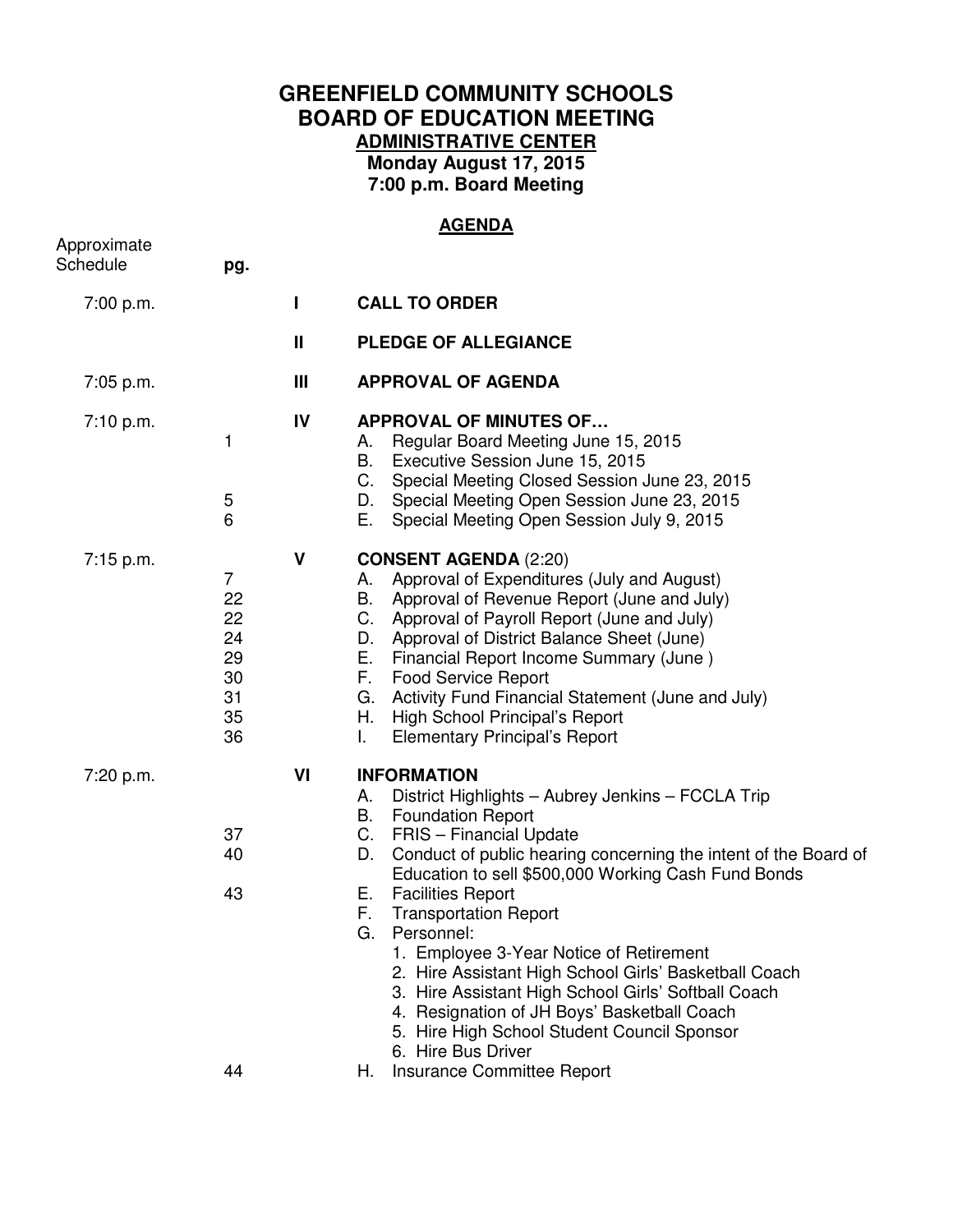|           | 45<br>46 |     | <b>Substitute Teacher Pay Review</b><br>L.<br>FY 16 Tentative Budget Placed on Review for 30 Days<br>J.<br>Concussion Oversight Team - Beth Bettis<br>K. .<br>Hunt Scholarship<br>L.                                                                                                                                                                                      |
|-----------|----------|-----|---------------------------------------------------------------------------------------------------------------------------------------------------------------------------------------------------------------------------------------------------------------------------------------------------------------------------------------------------------------------------|
| 8:00 p.m. |          | VII | <b>OPPORTUNITY FOR CITIZENS TO SPEAK</b>                                                                                                                                                                                                                                                                                                                                  |
| 8:05 p.m. |          | VII | <b>Executive Session</b><br>For the purpose of considering the appointment, employment,<br>А.<br>compensation, discipline, performance, or dismissal of specific<br>employees or any other issues that may be properly considered under<br>executive session rules.                                                                                                       |
| 8:30 p.m. | 53       | IX  | <b>ACTION ITEMS</b><br>A. Personnel:<br>Consideration and Action Upon 3-Year Employee Notice of<br>1.<br>Retirement Following Board Policy 5:210 - Bruce                                                                                                                                                                                                                  |
|           | 56       |     | Haschmeyer<br>Hire Assistant High School Girls' Basketball Coach - Dan<br>2.<br>Bowman                                                                                                                                                                                                                                                                                    |
|           | 58       |     | Hire Assistant High School Girls' Softball Coach - Leah<br>3.<br>Pembrook                                                                                                                                                                                                                                                                                                 |
|           | 60       |     | Accept Resignation of JH Boys' Basketball Asstistant Coach -<br>4.<br>Chris Raynor<br>Authorize Superintendent to post JH Boys' Basketball<br>5.                                                                                                                                                                                                                          |
|           | 61<br>63 |     | <b>Assistant Coach position</b><br>Hire High School Student Council Sponsor - Beth Bettis<br>6.<br>Hire Bus Driver - William B. Maggart<br>7.<br>Set Non-union salaries for 2015-2016<br>B.<br>Authorize Superintendent to Publish Notice and Set Date of<br>C.<br>9/21/2015 for Budget Hearing at 6:45 p.m.<br>Consideration and action upon Facilities Report<br>D.     |
|           | 64       |     | Consideration and action upon Insurance Committee Report<br>E.,<br>Consideration and action upon Board Policy 5:185<br>F.<br>G. Consideration and action to close Executive Session meeting<br>minutes up to June 23, 2015.<br>Consideration and action upon Substitute Teacher Pay for 2015-<br>Н.<br>2016 School Year<br><b>Approve Concussion Oversight Team</b><br>L. |
| 9:00 p.m. |          | X   | <b>CORRESPONDENCE</b>                                                                                                                                                                                                                                                                                                                                                     |
|           |          | XI  | <b>OTHER BUSINESS</b>                                                                                                                                                                                                                                                                                                                                                     |
|           |          |     | <b>ANNOUNCEMENTS:</b><br>August 17-28--Early Dismissal 1:45-Elem and 1:55-HS                                                                                                                                                                                                                                                                                              |

Friday, August 21-Punt, Pass & Kick @ Football Field, followed by Orange/Black Football game